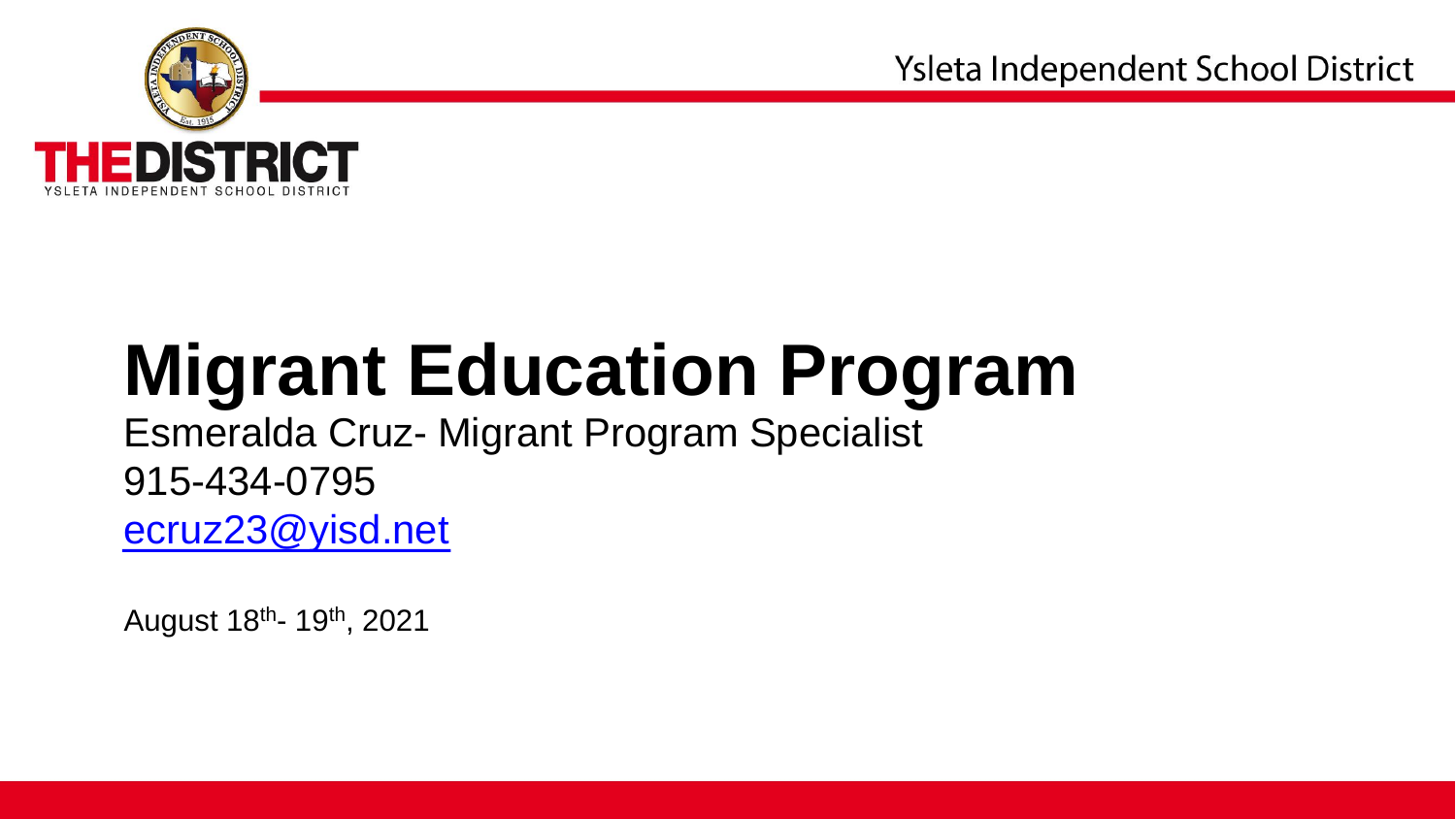

# **5 Important take aways**

- The mission of the program
- Who is a migrant student •
- Coding in E-School
- Determining student eligibility
- Services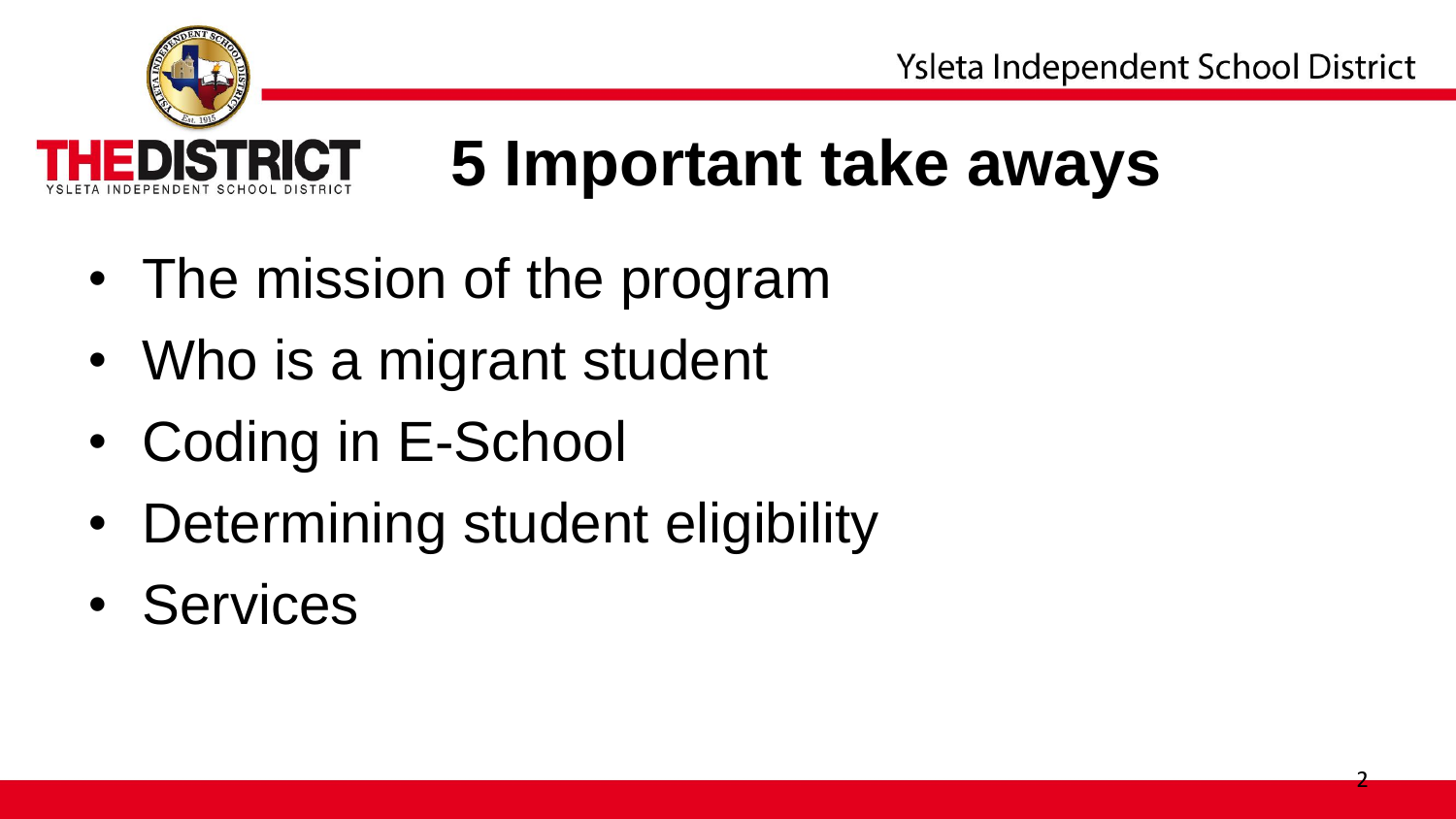

## **Our Mission**

To provide students enrolled in the Migrant Education Program with the appropriate academic & social services to ensure high levels of success.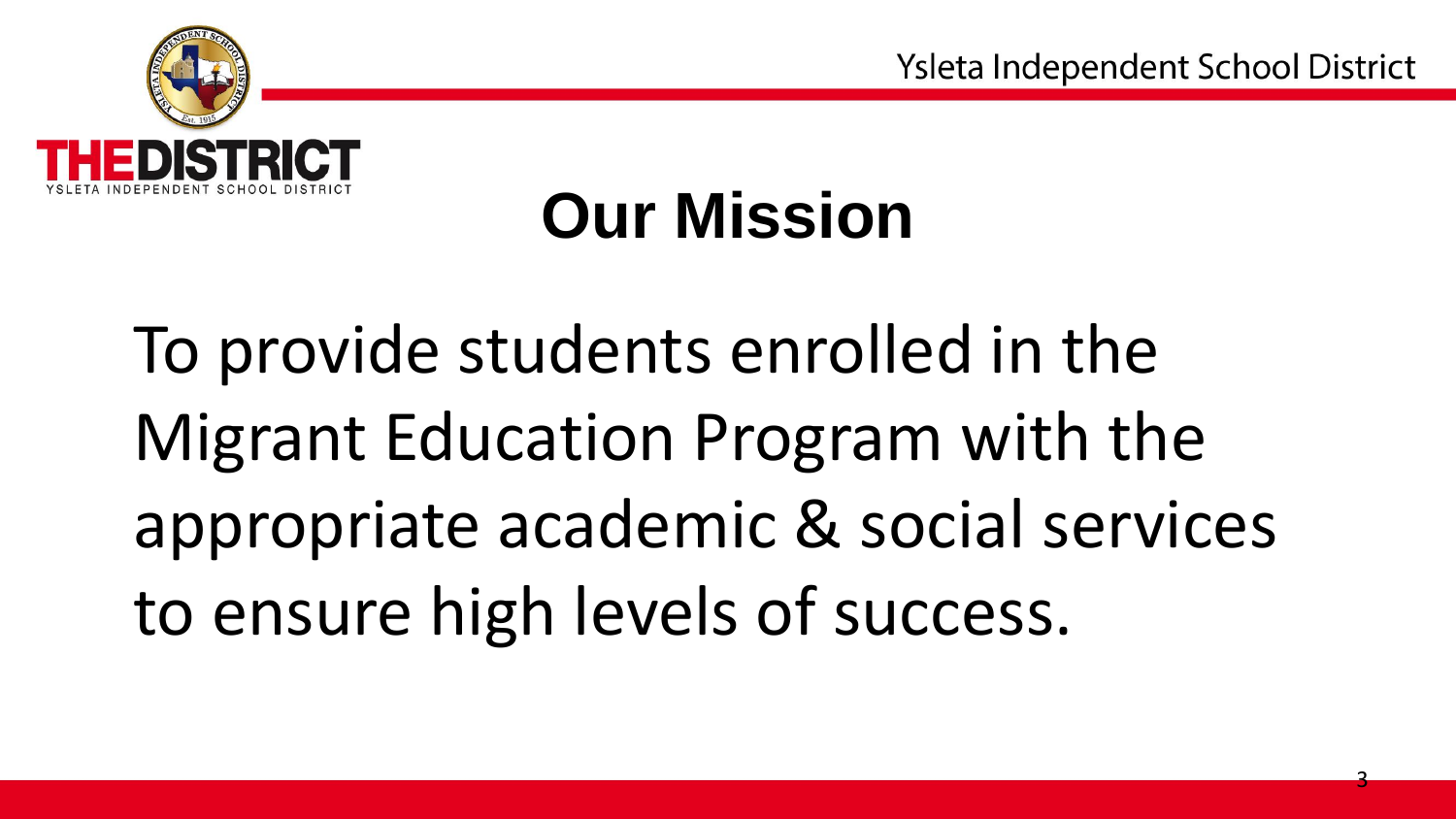

# **Who is a Migrant Student?**

• A child under the age of 22 who is, or whose parents, made a qualifying move in the preceding 36 months and engaged in new temporary or seasonal employment in agriculture, dairy work or the initial processing of raw agricultural products.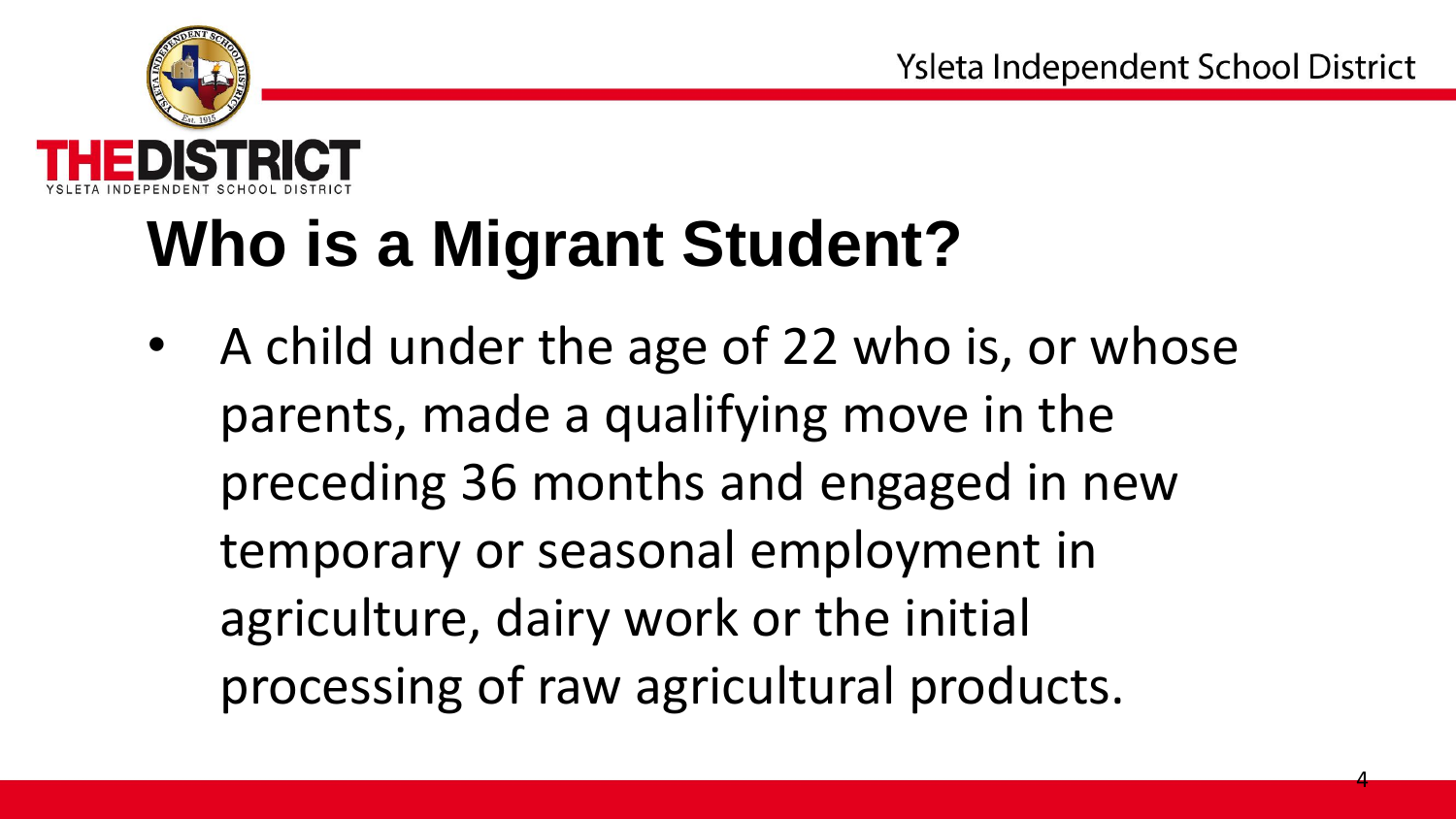

# **Types Qualifying Work**

### **Agricultural Work Fishing Work Production Work**

- 
- Dairy products Initial
- Poultry (ex. Removing processing of From From Terms and From Terms is the fish or shellfish the Feeding livestock feathers, scalding the policing fish the Planting school of the Policing fish the Planting school of the Policing fish the Planting school of th chickens) • Raising fish • Planting<br>Livesteek (ex. building ex. • Debening fish • Irrigating
- Livestock ( ex. building or Deboning fish repairing fences)
- Cultivation or Harvesting of trees

- **Crops** Catching Fish Working on farms
	-
	-
	-

- 
- 
- **Nurseries**
- 
- 
-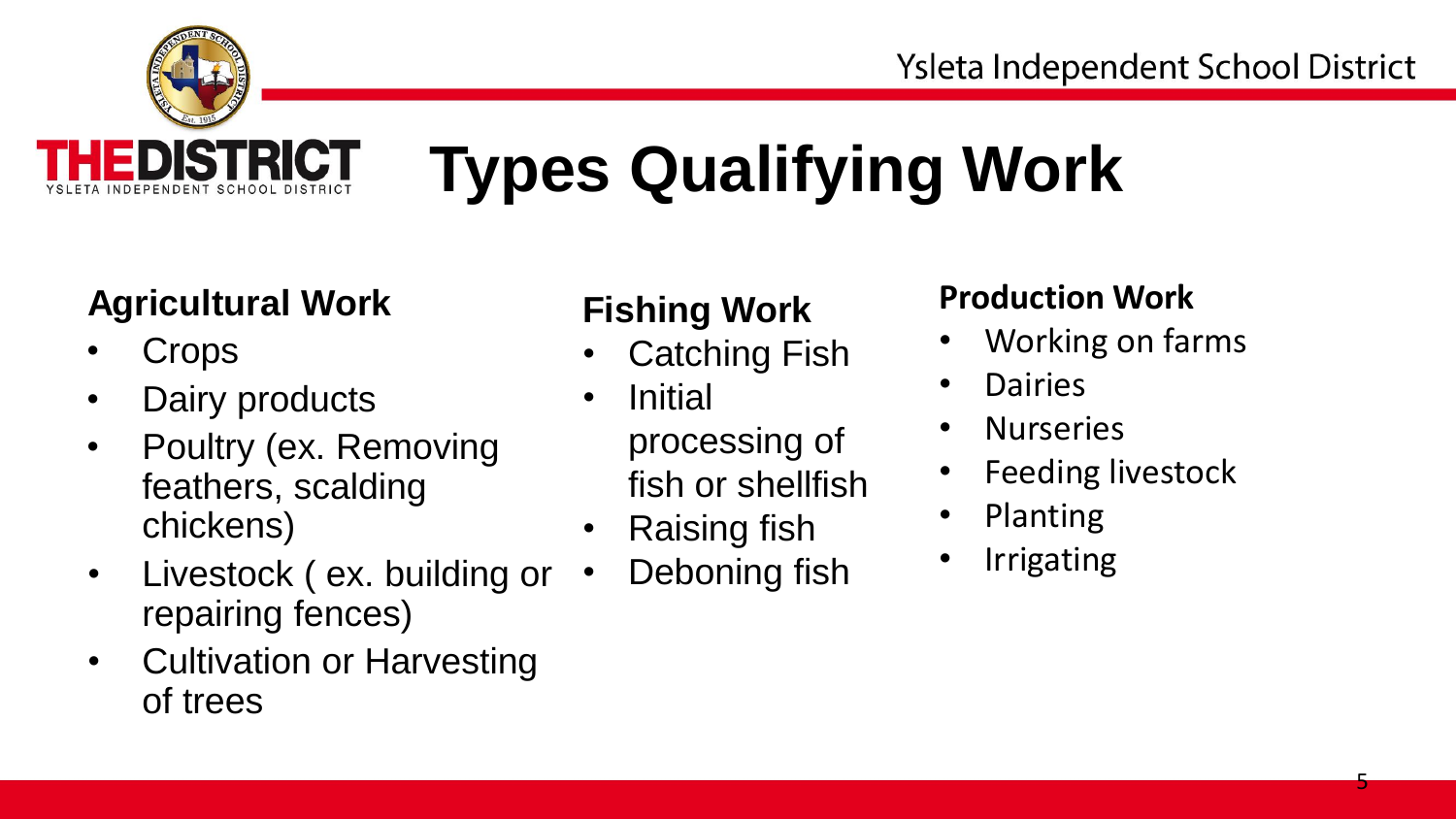

6

## **E-School Coding**

| $\mathbb{D}$ eSchoolPlus          |                       |
|-----------------------------------|-----------------------|
| Menu $\sim$                       |                       |
| Please enter 2 or more characters | Search student's name |
| <b>Home</b>                       |                       |

| ▲ Calendar                 |     |                  | ⊿ News                             |  |
|----------------------------|-----|------------------|------------------------------------|--|
| <b>Bel Air High School</b> |     |                  | △ 7/29/2019 - eSchoolPLUS 19.4.4.0 |  |
| ∗                          | Day | Remaining<br>179 | eSchoolPLUS 19.4.4.0               |  |
|                            |     | 0%               |                                    |  |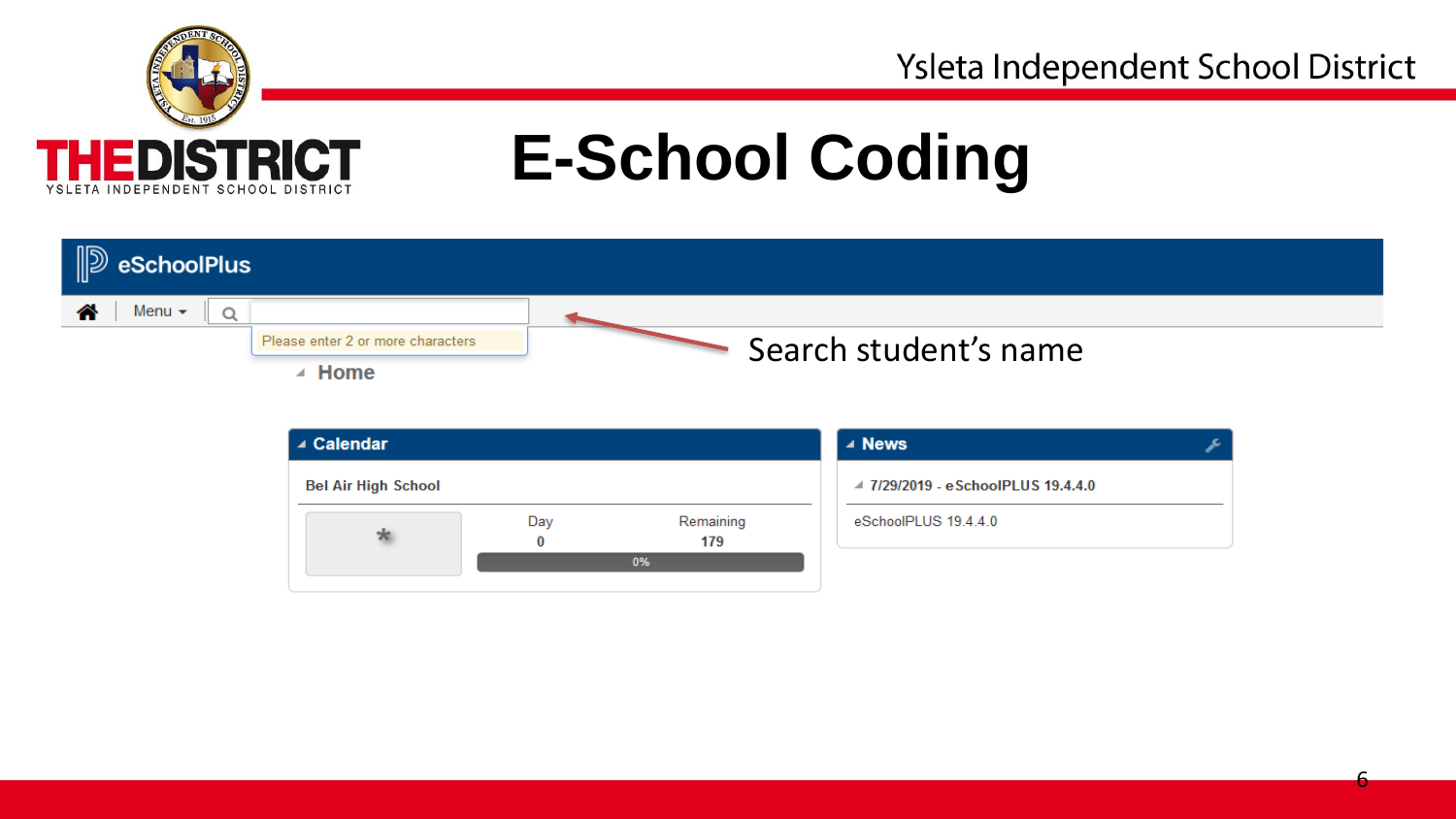

| <b>D</b> eSchoolPlus                                                              |                                                                                                                                                                                                                                                                                                                        |                                                                                                                                                                                                                                                                                                                                                                                                                                                                                                                                             |                                                                                                                                                                                                                                                                                                                             |                                                                                                                                                        |         | ⊿ Federal                                                             |                                        | ⊿ Edu                                                                                  |
|-----------------------------------------------------------------------------------|------------------------------------------------------------------------------------------------------------------------------------------------------------------------------------------------------------------------------------------------------------------------------------------------------------------------|---------------------------------------------------------------------------------------------------------------------------------------------------------------------------------------------------------------------------------------------------------------------------------------------------------------------------------------------------------------------------------------------------------------------------------------------------------------------------------------------------------------------------------------------|-----------------------------------------------------------------------------------------------------------------------------------------------------------------------------------------------------------------------------------------------------------------------------------------------------------------------------|--------------------------------------------------------------------------------------------------------------------------------------------------------|---------|-----------------------------------------------------------------------|----------------------------------------|----------------------------------------------------------------------------------------|
| Menu v Q Quick Search<br>Registration<br>٠<br>Entry & Reports<br><b>Utilities</b> | <b>Student</b><br><b>Add Student</b><br><b>Birthday Report with prompts</b><br><b>Student Summary</b><br><b>Student Demographic</b>                                                                                                                                                                                    | <b>Student District Defined</b><br><b>AD Credentials</b><br><b>Advanced Measure</b><br><b>Archived PEIMS Student</b><br><b>Archived PEIMS Title I</b><br>Counselor                                                                                                                                                                                                                                                                                                                                                                          | <b>Reports</b><br><b>Activity Eligibility</b><br><b>ADA/ADM Statistics</b><br><b>Address Labels</b><br><b>Building Assignment</b><br><b>Building Discrepancy</b>                                                                                                                                                            | <b>Birthdate / Age</b><br><b>House/Team</b>                                                                                                            |         | Hispanic/Latino<br><b>Ethnicity</b><br>Race*                          | ⊙ Yes ○ No                             | Classific<br><b>Meal St</b>                                                            |
|                                                                                   | Academic<br>Activities<br>Addresses<br>Contacts<br>Emergency<br><b>Enrollment Online Forms</b><br>Entry/Withdrawal<br>Personal<br>Programs<br>Registration<br><b>Student Notes</b><br>Transportation<br><b>PEIMS Restraints</b><br><b>Office</b><br><b>Activity Setup</b><br><b>Enrollment Application</b><br>Approval | <b>District Defined PEIMS Pre-Kin</b><br>District-Defined PEIMS Career<br>District-Defined PEIMS Demogra<br>District-Defined PEIMS Special<br>District-Defined PEIMS Title I<br><b>Exclude from TSDS PEIMS</b><br><b>FHSP Overrides</b><br>Former Ethnic Code for student<br><b>PEIMS Enrollment Indicator</b><br><b>PEIMS Graduate</b><br>Perf Ack AP IB EXAMS<br>Perf Ack Bilit/Biling<br>Perf Ack Certs/Licenses<br>Perf Ack College Assessments<br>Perf Ack Dual Credit<br><b>Re-Build Student Download</b><br><b>Student Unique ID</b> | Demographic Labels<br><b>Enrollment Report</b><br><b>Enrollment Statistics</b><br><b>Headcount Statistics</b><br><b>Mailing Labels</b><br><b>Eligibility Calculations</b><br>Attendance Criteria<br>Calculation<br><b>Overall Eligibility Calculation</b><br><b>Progress Calculation</b><br><b>Report Cards Calculation</b> | <b>Entry Information</b><br><b>itry Code</b><br><b>Entry Date</b><br><b>ROLL</b><br>8/26/2019<br>Primary<br>Homeroom<br>Primary<br>Homeroom<br>Teacher | $X$ $V$ | Order*<br><b>Federal Code</b><br><b>ELL Years</b><br>Migrant Click on | Race*<br>01 - White<br>Hispanic/Latino | Academ<br>Homele<br><b>504 Plan</b><br><b>ESL</b><br>Current<br>Plan<br><b>At Risk</b> |
|                                                                                   |                                                                                                                                                                                                                                                                                                                        | <b>Student Vehicle Information</b><br><b>TELPAS/TAKS/STAAR</b><br>Information<br><b>YISD Conscientious Exemptions</b><br><b>YISD EO Additional Information</b><br><b>YISD Federal Information</b><br><b>YISD Medication Inventory</b><br><b>YISD Spinal Screening</b>                                                                                                                                                                                                                                                                       | ٠                                                                                                                                                                                                                                                                                                                           | 01 - Spanish<br>01 - Spanish<br>$v_{\text{ITS}}$                                                                                                       |         | Immigrant<br><b>Country of Origin</b><br><b>Citizen Status</b>        |                                        | <b>At Risk</b><br><b>IEP</b><br><b>IEP Stat</b>                                        |

7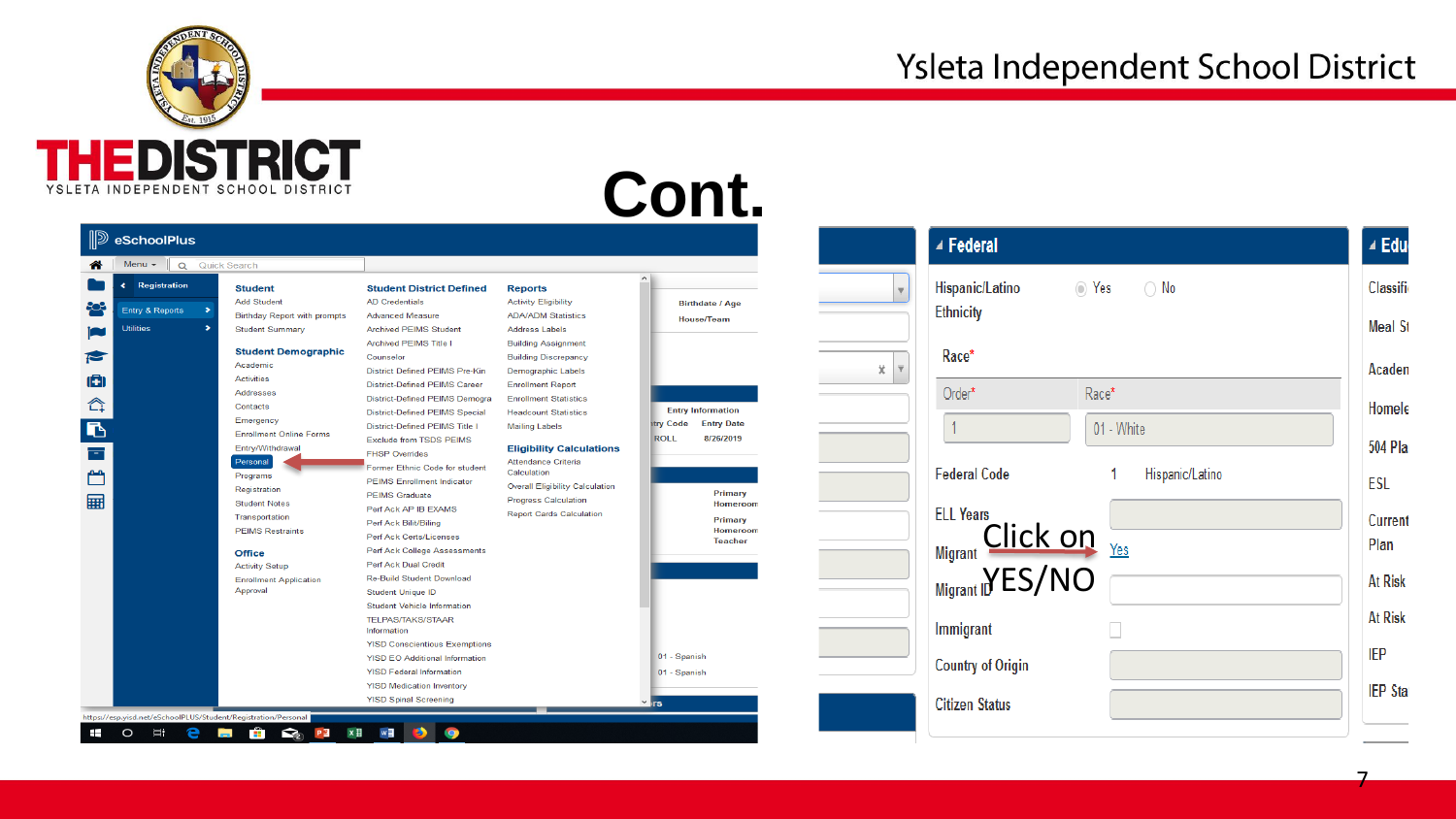

### **Cont.**

| Programs |                          |                    |                        |                   |                       | $\mathbf{x}$       |                |
|----------|--------------------------|--------------------|------------------------|-------------------|-----------------------|--------------------|----------------|
|          |                          |                    | <b>Unsaved Changes</b> |                   |                       |                    | Tasks (0) / Re |
|          | Actions Program          | Value              |                        | <b>Start Date</b> | <b>End Date</b>       | $\hat{\mathbb{m}}$ |                |
| ◢        | <b>Migrant Indicator</b> | $\Box$             |                        |                   |                       | $\Box$             | M46            |
|          |                          | $\boxed{\text{c}}$ |                        | 08/26/2019        |                       | □                  |                |
|          |                          |                    |                        |                   | Save                  | Cancel             |                |
|          |                          |                    |                        |                   |                       |                    |                |
|          |                          |                    |                        |                   |                       |                    |                |
|          |                          |                    |                        |                   |                       |                    |                |
|          | ▲ Federal                |                    |                        |                   | ▲ Educational Factors |                    |                |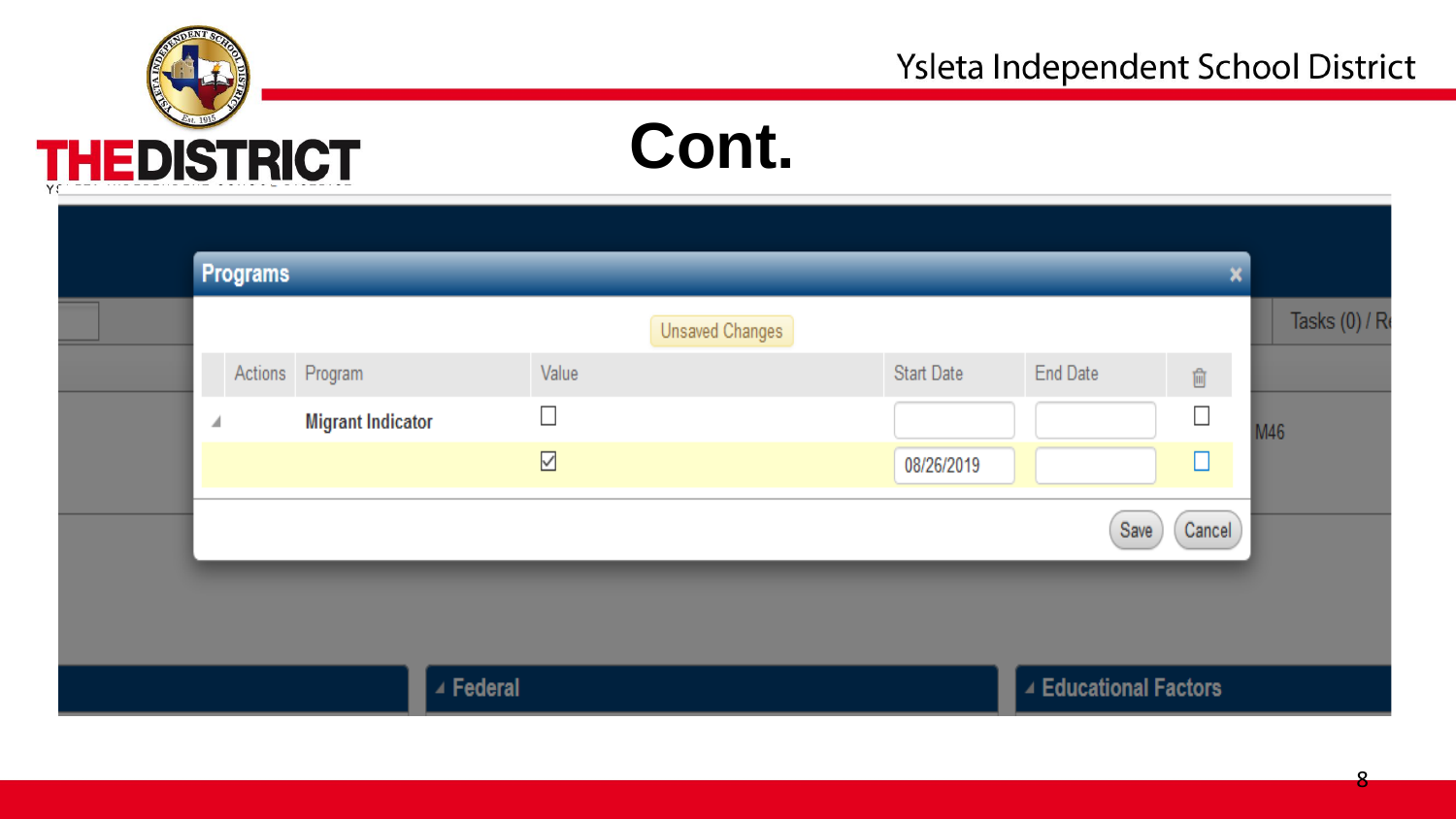

### **Certificate of Eligibility**

|                                                        | <b>residence in</b> School district / City / State                                         |  |                                                                            |
|--------------------------------------------------------|--------------------------------------------------------------------------------------------|--|----------------------------------------------------------------------------|
|                                                        |                                                                                            |  |                                                                            |
| (2) The child(ren) moved (complete both a. and b.):    |                                                                                            |  |                                                                            |
|                                                        |                                                                                            |  | a. □ as the worker, OR □ with the worker, OR □ to join or precede the worl |
|                                                        |                                                                                            |  |                                                                            |
|                                                        |                                                                                            |  |                                                                            |
|                                                        | <b>b.</b> The worker, First Name and Last Name of Worker $\qquad$ , is $\Box$ the child or |  |                                                                            |
|                                                        |                                                                                            |  |                                                                            |
|                                                        | i. (Complete if "to join or precede" is checked in #2a) The child(ren) n                   |  |                                                                            |
| (3) The Qualifying Arrival Date was _________ MM/DD/YY |                                                                                            |  |                                                                            |

### Ysleta Independent School District

|                           | School Year:          |                                       | <b>School District:</b>                                                                                                         |                   |                                                                                                                                                                                                                                                                          |        |            | <b>Texas Education Agency</b>    |       |                                                                                                                  |                            | Parent/Guardian 2                                                                                                                                                                        |       |
|---------------------------|-----------------------|---------------------------------------|---------------------------------------------------------------------------------------------------------------------------------|-------------------|--------------------------------------------------------------------------------------------------------------------------------------------------------------------------------------------------------------------------------------------------------------------------|--------|------------|----------------------------------|-------|------------------------------------------------------------------------------------------------------------------|----------------------------|------------------------------------------------------------------------------------------------------------------------------------------------------------------------------------------|-------|
|                           |                       |                                       |                                                                                                                                 |                   |                                                                                                                                                                                                                                                                          |        |            | <b>Migrant Education Program</b> |       | 1 ast Name                                                                                                       |                            | <b>First Name</b>                                                                                                                                                                        |       |
|                           | <b>Recruiter ID#:</b> |                                       | Migrant Office Phone:                                                                                                           |                   |                                                                                                                                                                                                                                                                          |        |            | Certificate of Eligibility (COE) |       | Family ID#                                                                                                       |                            | Homebase District                                                                                                                                                                        |       |
|                           |                       |                                       |                                                                                                                                 |                   |                                                                                                                                                                                                                                                                          |        | COE of any |                                  |       |                                                                                                                  |                            |                                                                                                                                                                                          |       |
|                           |                       |                                       |                                                                                                                                 |                   |                                                                                                                                                                                                                                                                          |        |            |                                  |       |                                                                                                                  |                            |                                                                                                                                                                                          |       |
|                           | A FAMILY DATA         |                                       |                                                                                                                                 | Parent/Guardian 1 |                                                                                                                                                                                                                                                                          |        |            |                                  |       |                                                                                                                  | Parent Guardian 2          |                                                                                                                                                                                          |       |
|                           | <b>Last Name</b>      |                                       |                                                                                                                                 |                   |                                                                                                                                                                                                                                                                          |        |            | Last Name                        |       |                                                                                                                  |                            |                                                                                                                                                                                          |       |
|                           |                       |                                       |                                                                                                                                 | <b>Street</b>     |                                                                                                                                                                                                                                                                          |        | Civ        |                                  | State | Zip Code                                                                                                         |                            | Telephone Numbers                                                                                                                                                                        |       |
| Current<br>Address        |                       |                                       |                                                                                                                                 |                   |                                                                                                                                                                                                                                                                          |        |            |                                  |       |                                                                                                                  | Home:                      |                                                                                                                                                                                          |       |
| Malling<br><b>Address</b> |                       |                                       |                                                                                                                                 |                   |                                                                                                                                                                                                                                                                          |        |            |                                  |       |                                                                                                                  | Cell                       |                                                                                                                                                                                          |       |
|                           | <b>B. CHILD DATA</b>  |                                       |                                                                                                                                 |                   |                                                                                                                                                                                                                                                                          |        |            |                                  |       |                                                                                                                  |                            |                                                                                                                                                                                          |       |
| Ŧ                         | Child-NGS No.         |                                       | <b>Last Name 1</b>                                                                                                              |                   | Last Name 2                                                                                                                                                                                                                                                              | Siffly | First      |                                  | Motte |                                                                                                                  | Residency Date Moved from: | City/State/Country                                                                                                                                                                       |       |
| $\overline{2}$            |                       |                                       |                                                                                                                                 |                   |                                                                                                                                                                                                                                                                          |        |            |                                  |       | ÷                                                                                                                |                            |                                                                                                                                                                                          |       |
| 3                         |                       |                                       |                                                                                                                                 |                   |                                                                                                                                                                                                                                                                          |        |            |                                  |       | T                                                                                                                |                            |                                                                                                                                                                                          |       |
| 4                         |                       |                                       |                                                                                                                                 |                   |                                                                                                                                                                                                                                                                          |        |            |                                  |       |                                                                                                                  |                            |                                                                                                                                                                                          |       |
| 5                         |                       |                                       |                                                                                                                                 |                   |                                                                                                                                                                                                                                                                          |        |            |                                  |       | 7                                                                                                                |                            |                                                                                                                                                                                          |       |
|                           | C. SCHOOL DATA        | Campus ID                             |                                                                                                                                 | Unique ID         |                                                                                                                                                                                                                                                                          | Sex    | Eth.       | Race                             | MR    | BD                                                                                                               | Code                       | <b>Enrolment Date</b>                                                                                                                                                                    | Grade |
| ٦                         |                       |                                       |                                                                                                                                 |                   |                                                                                                                                                                                                                                                                          |        |            |                                  |       |                                                                                                                  |                            |                                                                                                                                                                                          |       |
| $\overline{2}$            |                       |                                       |                                                                                                                                 |                   |                                                                                                                                                                                                                                                                          |        |            |                                  |       |                                                                                                                  |                            |                                                                                                                                                                                          |       |
| 3                         |                       |                                       |                                                                                                                                 |                   |                                                                                                                                                                                                                                                                          |        |            |                                  |       |                                                                                                                  |                            | Ť                                                                                                                                                                                        |       |
| 4<br>3                    |                       |                                       |                                                                                                                                 |                   |                                                                                                                                                                                                                                                                          |        |            |                                  |       |                                                                                                                  |                            |                                                                                                                                                                                          |       |
|                           |                       | D. QUALIFYING MOVES & WORK            |                                                                                                                                 |                   |                                                                                                                                                                                                                                                                          |        |            |                                  |       |                                                                                                                  |                            |                                                                                                                                                                                          |       |
|                           |                       |                                       |                                                                                                                                 |                   |                                                                                                                                                                                                                                                                          |        |            |                                  |       |                                                                                                                  |                            |                                                                                                                                                                                          |       |
|                           |                       |                                       |                                                                                                                                 |                   | (1) The child(ren) listed on this form moved due to economic necessity from a residence in School district /                                                                                                                                                             |        |            |                                  |       | City                                                                                                             | $I$ State $I$              | Country                                                                                                                                                                                  | to a  |
|                           | residence in          |                                       | School district                                                                                                                 | $\mathcal{L}$     | City / State                                                                                                                                                                                                                                                             |        |            |                                  |       |                                                                                                                  |                            |                                                                                                                                                                                          |       |
|                           |                       |                                       | (2) The child(ren) moved (complete both a, and b.):                                                                             |                   |                                                                                                                                                                                                                                                                          |        |            |                                  |       |                                                                                                                  |                            |                                                                                                                                                                                          |       |
|                           |                       |                                       |                                                                                                                                 |                   | a. $\square$ as the worker, OR $\square$ with the worker, OR $\square$ to join or precede the worker.                                                                                                                                                                    |        |            |                                  |       |                                                                                                                  |                            |                                                                                                                                                                                          |       |
|                           |                       |                                       |                                                                                                                                 |                   | b. The worker, First Name and Last Name of Worker [5] is $\square$ the child or the child's $\square$ parent/guardian $\square$ spouse.                                                                                                                                  |        |            |                                  |       |                                                                                                                  |                            |                                                                                                                                                                                          |       |
|                           |                       |                                       |                                                                                                                                 |                   |                                                                                                                                                                                                                                                                          |        |            |                                  |       |                                                                                                                  |                            |                                                                                                                                                                                          |       |
|                           |                       |                                       |                                                                                                                                 |                   | i. (Complete if "to join or precede" is checked in #2a.) The child(ren) moved on __MAIDOYY __ The worker moved on ___MAIDOYY ____. (provide comment)                                                                                                                     |        |            |                                  |       |                                                                                                                  |                            |                                                                                                                                                                                          |       |
|                           |                       |                                       | (3) The Qualifying Arrival Date was ________ MMOD/YY                                                                            |                   |                                                                                                                                                                                                                                                                          |        |            |                                  |       |                                                                                                                  |                            |                                                                                                                                                                                          |       |
|                           |                       |                                       |                                                                                                                                 |                   | (4) The worker moved due to economic necessity on ____ MM/DD/YY_____, from a residence in _____ School district _____ /______ City ______ / _State _ /___                                                                                                                |        |            |                                  |       |                                                                                                                  |                            | Country                                                                                                                                                                                  | to a  |
|                           |                       |                                       |                                                                                                                                 |                   | residence in School district / City / State and                                                                                                                                                                                                                          |        |            |                                  |       |                                                                                                                  |                            |                                                                                                                                                                                          |       |
|                           |                       |                                       |                                                                                                                                 |                   | a. El engaged in a new qualifying work soon after the move (provide comment if worker engaged more than 60 days after the move), OR                                                                                                                                      |        |            |                                  |       |                                                                                                                  |                            |                                                                                                                                                                                          |       |
|                           |                       |                                       |                                                                                                                                 |                   | b. El actively sought new qualifying work AND has a history of moves for qualifying work (provide comment)                                                                                                                                                               |        |            |                                  |       |                                                                                                                  |                            |                                                                                                                                                                                          |       |
|                           |                       | (5) The qualifying work,"             |                                                                                                                                 |                   | describe agricultural or fishing work                                                                                                                                                                                                                                    |        |            |                                  |       |                                                                                                                  |                            |                                                                                                                                                                                          |       |
|                           |                       |                                       | (make a selection in both a. and b.):                                                                                           |                   |                                                                                                                                                                                                                                                                          |        |            |                                  |       |                                                                                                                  |                            |                                                                                                                                                                                          |       |
|                           |                       |                                       | a. $\square$ seasonal OR $\square$ temporary employment<br>b. $\square$ agricultural OR $\square$ fishing work                  |                   | "If applicable, check: [ personal subsistence (provide comment)                                                                                                                                                                                                          |        |            |                                  |       |                                                                                                                  |                            |                                                                                                                                                                                          |       |
|                           |                       |                                       |                                                                                                                                 |                   |                                                                                                                                                                                                                                                                          |        |            |                                  |       |                                                                                                                  |                            |                                                                                                                                                                                          |       |
|                           |                       |                                       | a. O worker's statement (provide comment), OR                                                                                   |                   | (6) (Complete if "temporary" is checked in #5a) The work was determined to be temporary employment based on:                                                                                                                                                             |        |            |                                  |       |                                                                                                                  |                            |                                                                                                                                                                                          |       |
|                           |                       |                                       | b. $\square$ employer's statement (provide comment), OR                                                                         |                   |                                                                                                                                                                                                                                                                          |        |            |                                  |       |                                                                                                                  |                            |                                                                                                                                                                                          |       |
|                           |                       | c. C State documentation for          |                                                                                                                                 |                   |                                                                                                                                                                                                                                                                          |        |            |                                  |       |                                                                                                                  |                            | <b>Jexas Education Agenc</b>                                                                                                                                                             |       |
|                           | <b>E. COMMENTS</b>    |                                       |                                                                                                                                 |                   |                                                                                                                                                                                                                                                                          |        |            |                                  |       |                                                                                                                  |                            |                                                                                                                                                                                          |       |
|                           |                       |                                       |                                                                                                                                 |                   | (Must include 2bi, 4a, 4b, 5, 6a and 6b of the Qualifying Moves & Work Section, if applicable)                                                                                                                                                                           |        |            |                                  |       | □ See attached Comments                                                                                          |                            |                                                                                                                                                                                          |       |
|                           |                       | F. INTERVIEWEE SIGNATURE              |                                                                                                                                 |                   | I understand the purpose of this form is to help the State determine if the child(ren)/youth listed on this form                                                                                                                                                         |        |            |                                  |       | <b>G. ELIGIBILITY DATA CERTIFICATION</b>                                                                         |                            | I certify that based on the information provided to me, which in all relevant aspects is                                                                                                 |       |
|                           |                       |                                       |                                                                                                                                 |                   | is/are eligible for the Title I. Part C Migrant Education Program. To the best of my knowledge, all of the information                                                                                                                                                   |        |            |                                  |       |                                                                                                                  |                            | reflected above. I am astisfied that these children are migratory children as defined in                                                                                                 |       |
|                           |                       | Larguided to the interviewer is true. |                                                                                                                                 |                   |                                                                                                                                                                                                                                                                          |        |            |                                  |       |                                                                                                                  |                            | 20 U.S.C. 6399(2) and implementing regulations, and thus eligible as such for MEP<br>services. I hereby certify that, to the bast of my knowledge, the information is true.              |       |
|                           |                       |                                       |                                                                                                                                 |                   | □ The rules for migrant eligibility, services, student record transfer, and the Family Educational Rights and Privacy Act (FERPA) have                                                                                                                                   |        |            |                                  |       |                                                                                                                  |                            | reliable, and valid and I understand that any false statement provided herein that I have                                                                                                |       |
|                           |                       |                                       |                                                                                                                                 |                   | been explained to me. I hereby authorize this school district, the Texas Education Agency, the New Generation System (NGS) and the                                                                                                                                       |        |            |                                  |       | made is subject to fine or imprisonment pursuant to 18 U.S.C. 1001.                                              |                            |                                                                                                                                                                                          |       |
|                           |                       |                                       |                                                                                                                                 |                   | Migrant Student Information Exchange (MSD) to release, transfer, and/or receive my child's educational and health records, including<br>immunization records and standardized test results, to/from other schools and educational agencies. To possibly qualify for more |        |            |                                  |       |                                                                                                                  |                            | $\Box$ I certify that I have received training in determining migrant eligibility and the types<br>of services available to this family from the MEP and other agencies in the community |       |
|                           |                       |                                       |                                                                                                                                 |                   | educational, health, or social services, I further consent that student/family information, including student/parent rame, address, phone                                                                                                                                |        |            |                                  |       |                                                                                                                  |                            |                                                                                                                                                                                          |       |
|                           |                       |                                       |                                                                                                                                 |                   | number, student date of birth, and student district/campus enrollment, otherwise confidential under the provisions of FERPA.                                                                                                                                             |        |            |                                  |       | Signature of Interviewer                                                                                         |                            | Date (MM/DD/YY)                                                                                                                                                                          |       |
|                           |                       | Signature                             |                                                                                                                                 |                   | Relationship to child(ren)                                                                                                                                                                                                                                               |        |            | Date (MM/DD/YY)                  |       |                                                                                                                  |                            |                                                                                                                                                                                          |       |
|                           |                       |                                       |                                                                                                                                 |                   | Language Used to Explain the Contents of This Document: [ English [ ] Spanish [ ] Other (specify):                                                                                                                                                                       |        |            |                                  |       | Signature of Designated SEA Reviewer                                                                             |                            | Date (MMODYY)                                                                                                                                                                            |       |
|                           |                       |                                       |                                                                                                                                 |                   |                                                                                                                                                                                                                                                                          |        |            |                                  |       |                                                                                                                  |                            |                                                                                                                                                                                          |       |
|                           |                       |                                       | Place of Interview: □ Home Vist □ Office Vist □ Other (specify)<br>H. CONTINUED RESIDENCY VERIFICATION (September 1- August 31) |                   |                                                                                                                                                                                                                                                                          |        |            |                                  |       |                                                                                                                  |                            |                                                                                                                                                                                          |       |
|                           |                       |                                       | Reporting Period RV Date Method Used                                                                                            |                   | Person Interviewed                                                                                                                                                                                                                                                       |        |            | Signature of Person Interviewed  |       |                                                                                                                  |                            | District / ESC Representative Signature / Date                                                                                                                                           |       |
|                           |                       |                                       |                                                                                                                                 |                   |                                                                                                                                                                                                                                                                          |        |            |                                  |       |                                                                                                                  |                            |                                                                                                                                                                                          |       |
|                           |                       |                                       |                                                                                                                                 |                   |                                                                                                                                                                                                                                                                          |        |            |                                  |       |                                                                                                                  |                            |                                                                                                                                                                                          |       |
|                           |                       |                                       |                                                                                                                                 |                   |                                                                                                                                                                                                                                                                          |        |            |                                  |       | Original Copy (Blue Ink); LEA or Fiscal Agent Duplicate Copies: ESC / TSDS/PEIMS / Parent/Guardian/Spouse/Worker |                            |                                                                                                                                                                                          |       |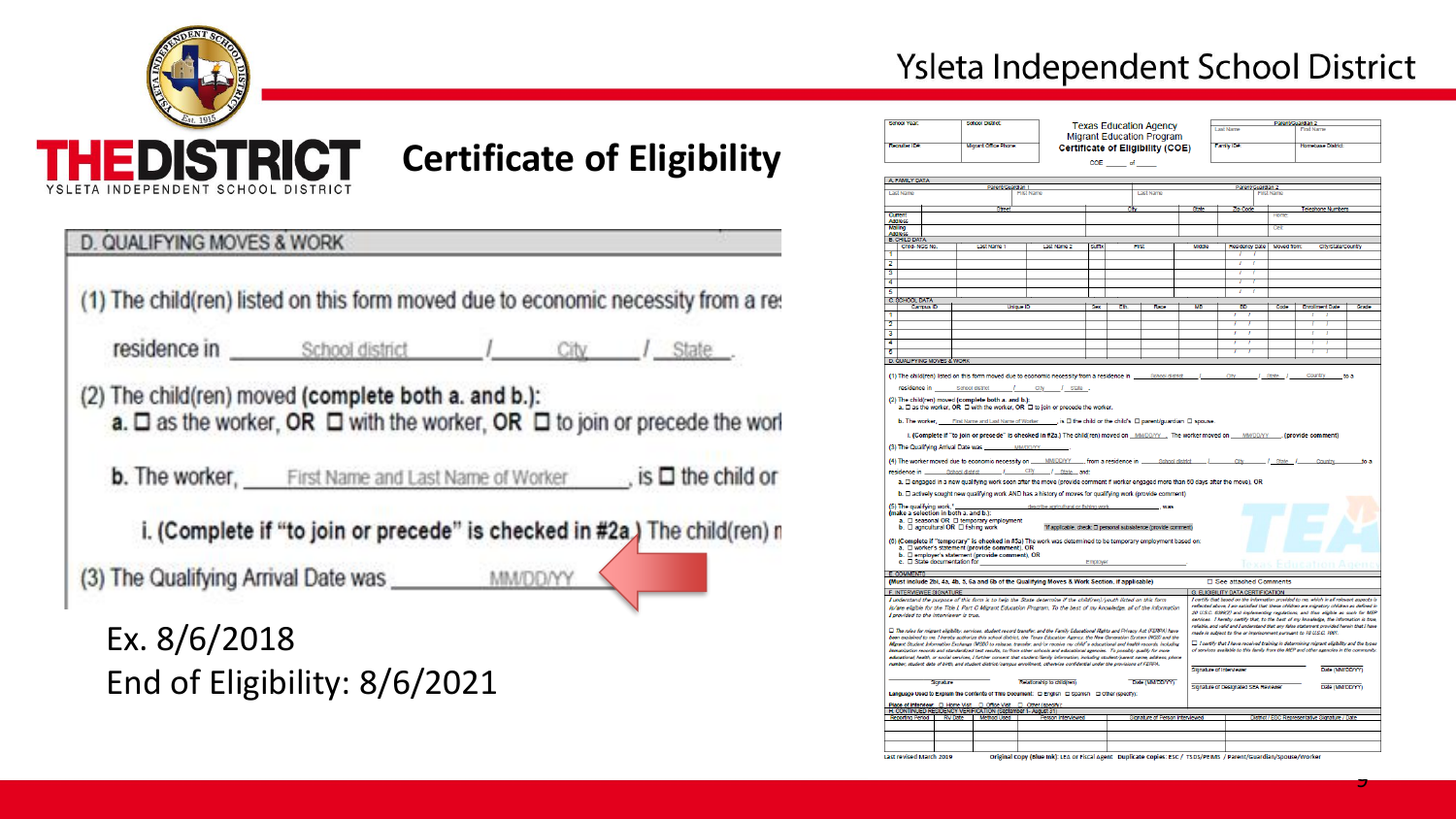

**Services** 

- 
- Academic Support/Monitoring- PK-12<sup>th</sup> Program- 12<sup>th</sup> grade grade **• Orange & Blue Day-12<sup>th</sup> grade** •
- Summer Camps- 3 years  $-11^{th}$  grade Scholarship Assistance-  $12^{th}$  grade •
- $\bullet$
- •
- A Bright Beginning- 3 years 5y years Graduation Summit-  $12<sup>th</sup>$  grade  $\bullet$
- •
- Middle Workshops- $6<sup>th</sup> 8<sup>th</sup>$  grade  $\bullet$
- grade **request forms and funding.** •
- School Supplies PK-12<sup>th</sup> grade Graduation Cap & Gown Lending
	-
	-
- Social Services- All ages College Assistance Migrant Program Health Fair- All ages (CAMP) 12<sup>th</sup> grade
	-
- Winter Jackets- 12 years and younger Graphing Calculator Lending Program  $9<sup>th</sup> - 12<sup>th</sup>$  grade
- Lending Laptop Program-  $9<sup>th</sup> 12<sup>th</sup>$  School Uniforms/Clothing-Based on